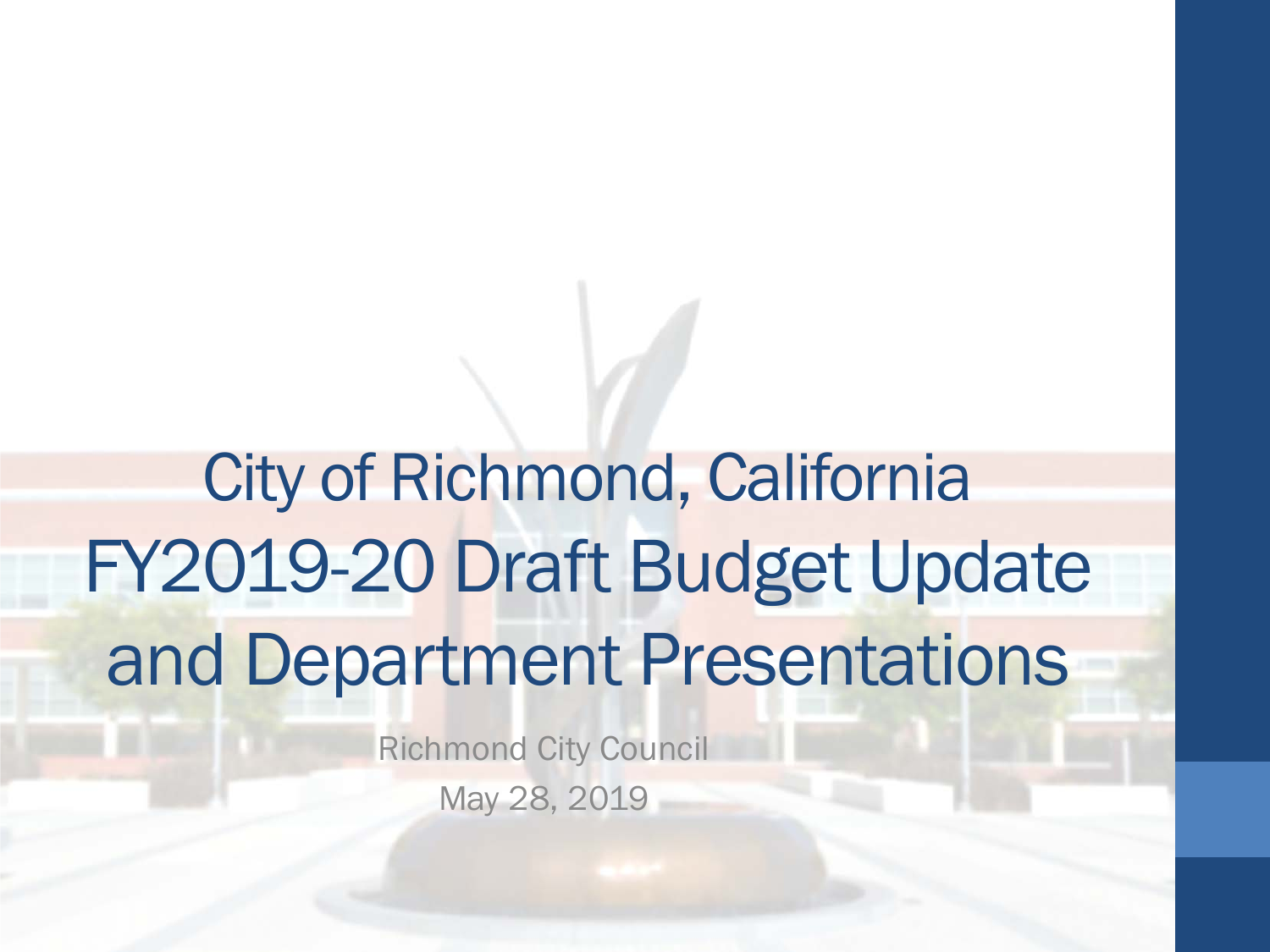#### Introduction

- Staff submitted a draft budget to the City Council on May 7, 2019, which reflected a budget gap of \$7.59 million
- As of May 28, 2019, the budget gap has been reduced to \$3.29 million
- Next steps:
	- Continue receiving department budget presentations this evening
	- On June 4, 2019, the City Council will receive a balanced FY 2019-20 budget proposal and organizational restructuring presentation, and provide direction to staff on their budget checklist items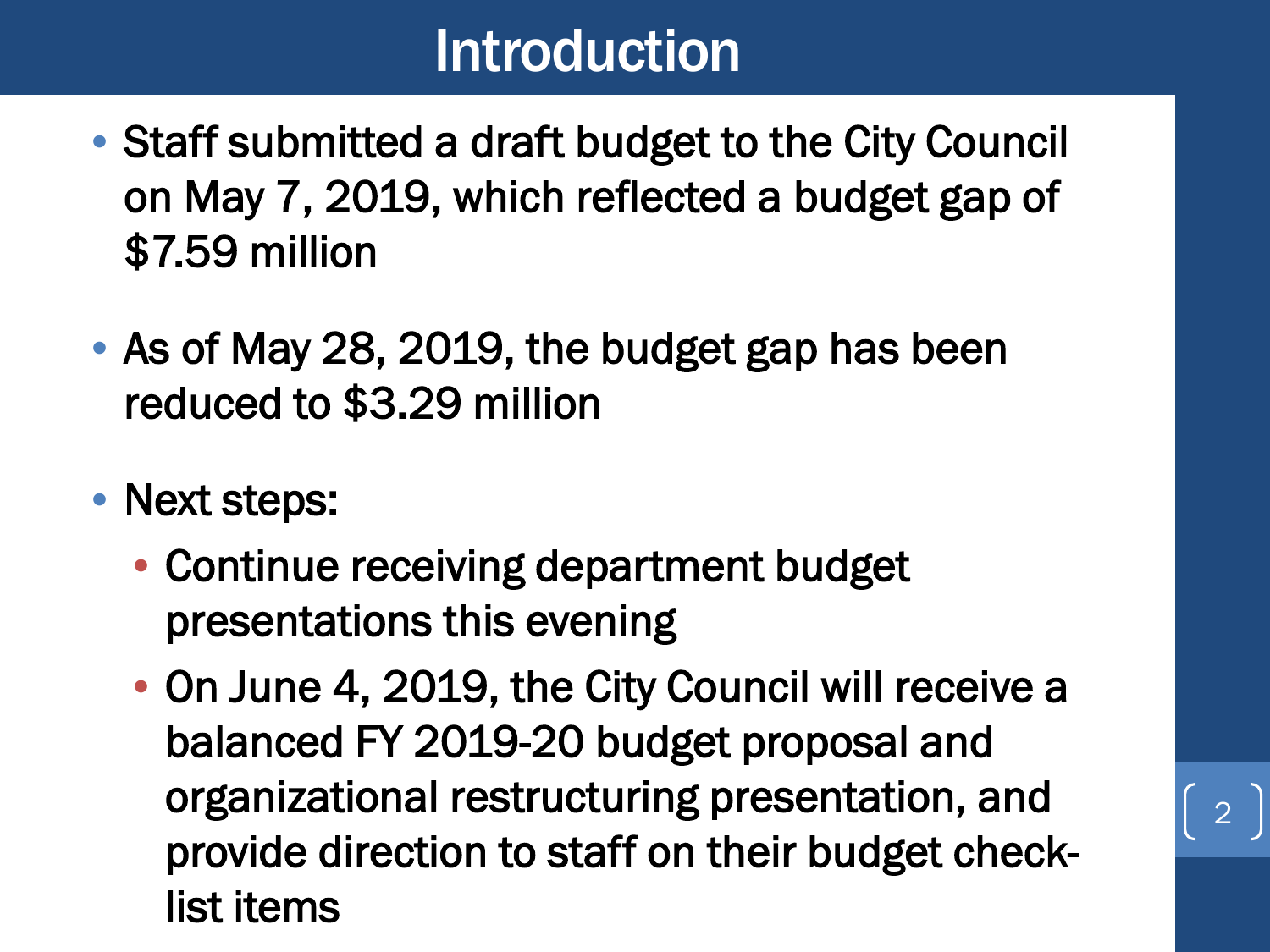# Budget Gap Analysis – Reductions/Savings

| <b>Budget Gap as of May 23, 2019</b>                                 | (7,593,162)     |
|----------------------------------------------------------------------|-----------------|
| <b>Reductions/Savings:</b>                                           |                 |
| <b>Capital Improvement Department (Overtime, Personnel</b>           |                 |
| <b>Reclassifications)</b>                                            | 37,773          |
| City Manager's Office (Allocation of staff costs to ECIA and Grants, |                 |
| <b>Trainings, Office Supplies)</b>                                   | 106,999         |
| <b>Community Services (Recreation Program Expansion)</b>             | 97,557          |
| <b>Finance (Asset Inventory Contract)</b>                            | 50,000          |
| <b>Human Resources (Software Upgrades)</b>                           | 10,000          |
| Information Technology (Ricoh Professional Services in Copy Center,  |                 |
| <b>Desktop Phone Replacement Equipment)</b>                          | 125,000         |
| <b>Infrastructure Maintenance &amp; Operations (Overtime)</b>        | 48,000          |
| <b>Library (Costs Moved to Grant)</b>                                | 5,437           |
| Police (Interview room upgrades, Canine Purchase, Replacement        |                 |
| Computers)                                                           | 207,761         |
| City-wide (Reduced vehicle replacement, including Police and Fire)   | 978,000         |
| <b>Community Services (Increase in rental income)</b>                | 47,000          |
| <b>Non-Departmental (Civic Center debt savings)</b>                  | 575,464         |
| Non-Departmental (Revenue increases to property taxes and sales tax) | 1,714,500       |
| Other adjustments (Salary and benefits projection updates)           | 311,564         |
| <b>Total Reductions/Savings</b>                                      | \$<br>4,315,055 |

3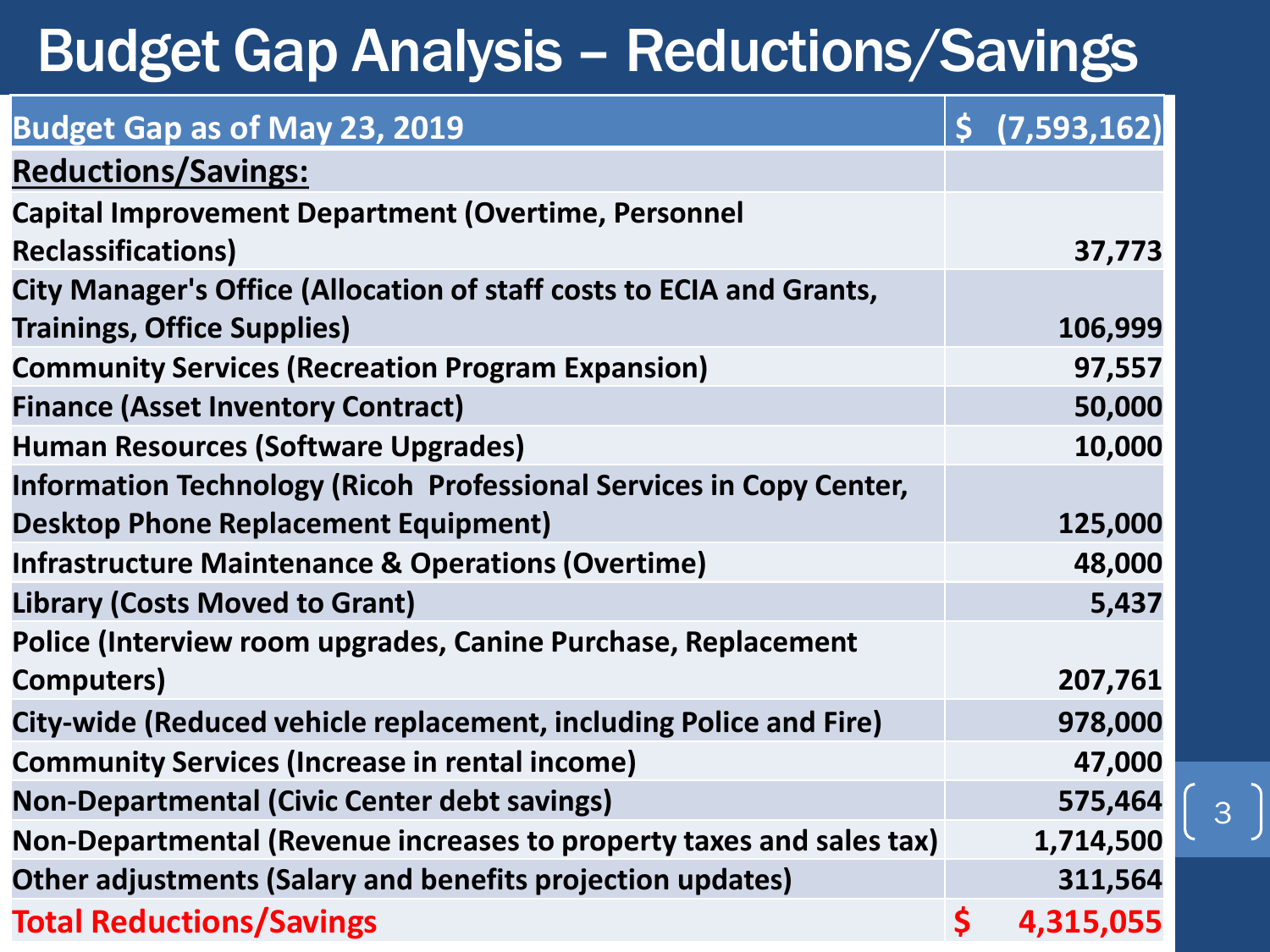#### Budget Gap Analysis – Additions

| <b>Proposed Additions:</b>                                          |   |               |
|---------------------------------------------------------------------|---|---------------|
| Police - Added positions (1-Lieutenant Sworn, 3-Admin Aides Non-    |   |               |
| Sworn)                                                              |   | (548, 375)    |
| Non-Departmental (Transfer to General Capital for Corp Yard Roof    |   |               |
| <b>Replacement)</b>                                                 |   | (500,000)     |
| Information Technology (Add back copy center professional services) |   | (75,000)      |
| Other adjustments (3rd of July funding fully restored, Council      |   |               |
| stipends budgeted at full rate)                                     |   | (73, 961)     |
| <b>Total Additions</b>                                              | Ś | (1, 197, 336) |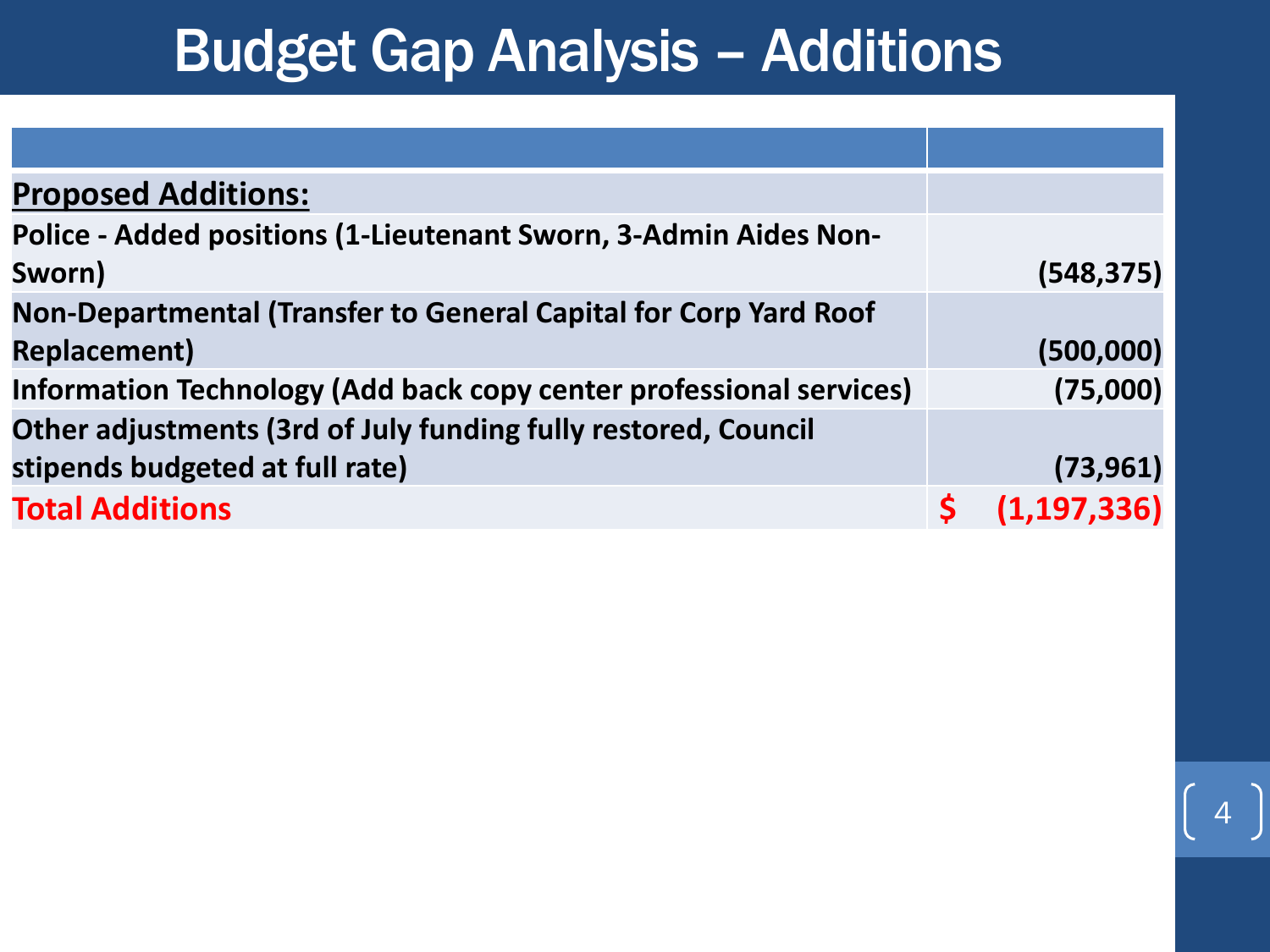# Budget Gap Analysis – Pending Items

| Pending Items (not yet entered in MUNIS):                                                                                                                                                                             |              |                        |
|-----------------------------------------------------------------------------------------------------------------------------------------------------------------------------------------------------------------------|--------------|------------------------|
| City-wide (Reduce insurance reserve allocations)                                                                                                                                                                      |              | 2,100,000              |
| City-wide (Increase vehicle replacement based on updated proposal)                                                                                                                                                    |              | (700,000)              |
| Non-Departmental (Add appropriation to pay toward OPEB unfunded<br>liability)                                                                                                                                         |              | (250,000)              |
| Non-Departmental (Add appropriation to pay toward funds with<br>negative balances)                                                                                                                                    |              | (250,000)              |
| <b>Various Department Reductions (DIMO-Overtime and Office Supplies,</b><br>IT-Equipment Rental, Police-Part Time Temp Staff, HR-Recruitment<br>Services Contract, Library-Part Time Staff Budget Revision, Books and |              | 276,969                |
| <b>Subscriptions Budget Moved to Other Funds)</b>                                                                                                                                                                     |              |                        |
| <b>Total Pending Items</b>                                                                                                                                                                                            | $\mathsf{S}$ | 1,176,969              |
|                                                                                                                                                                                                                       |              |                        |
| <b>Revised Budget Gap as of May 28, 2019</b>                                                                                                                                                                          |              | $\vert$ \$ (3,298,474) |

5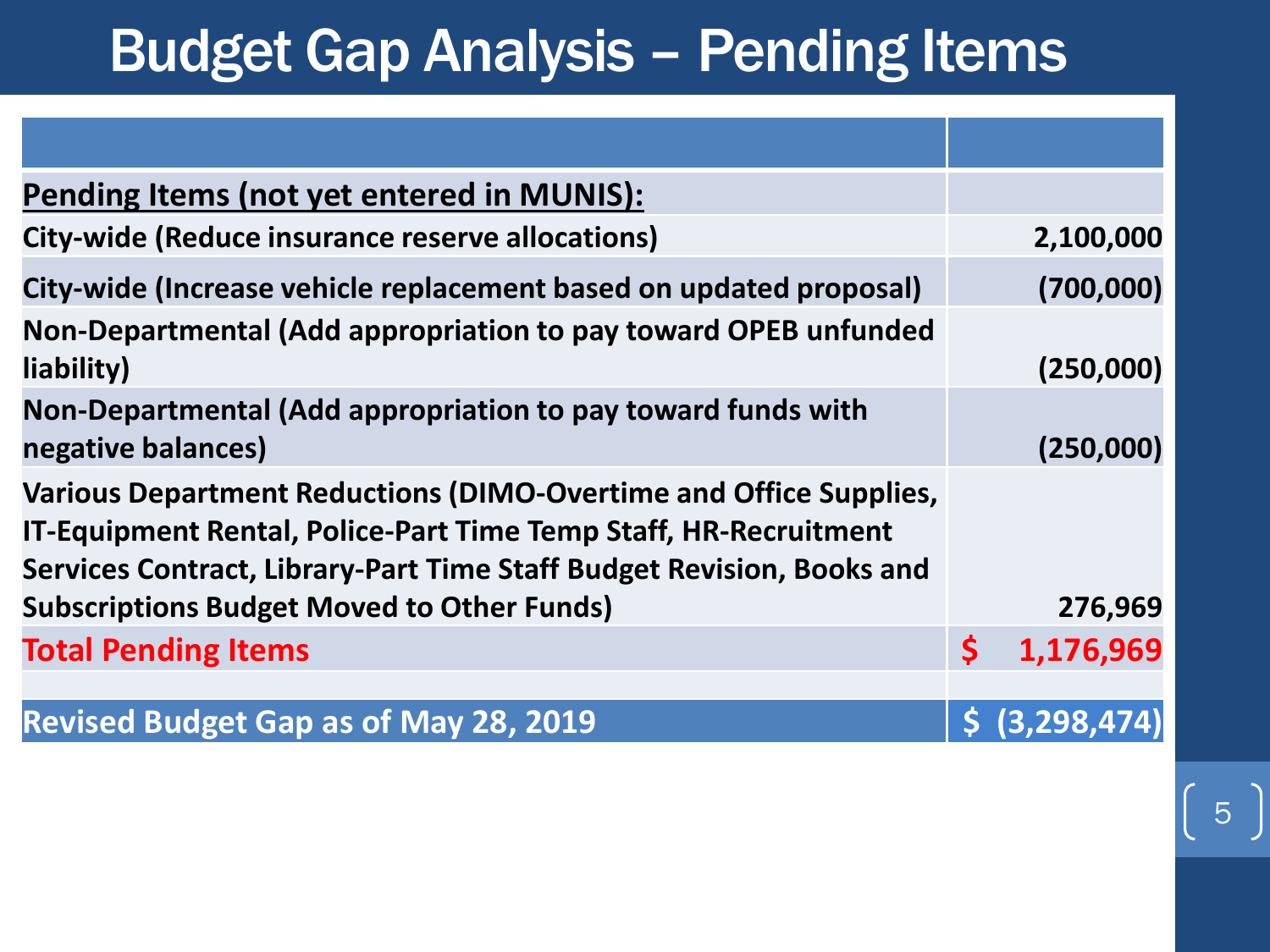# Department Budget Presentations Con't

- 1. Police Department
- 2. Fire Department
- 3. Infrastructure Maintenance & Operations
- 4. Engineering and Capital Improvements
- 5. Water Resource Recovery
- 6. Port of Richmond
- 7. Planning & Building Regulations
- 8. Housing Programs
- 9. Successor Agency (to the Richmond Redevelopment Agency)

6

- 10.Rent Program
- 11.Richmond Housing Authority
- 12.Environmental and Community Investment Agreement